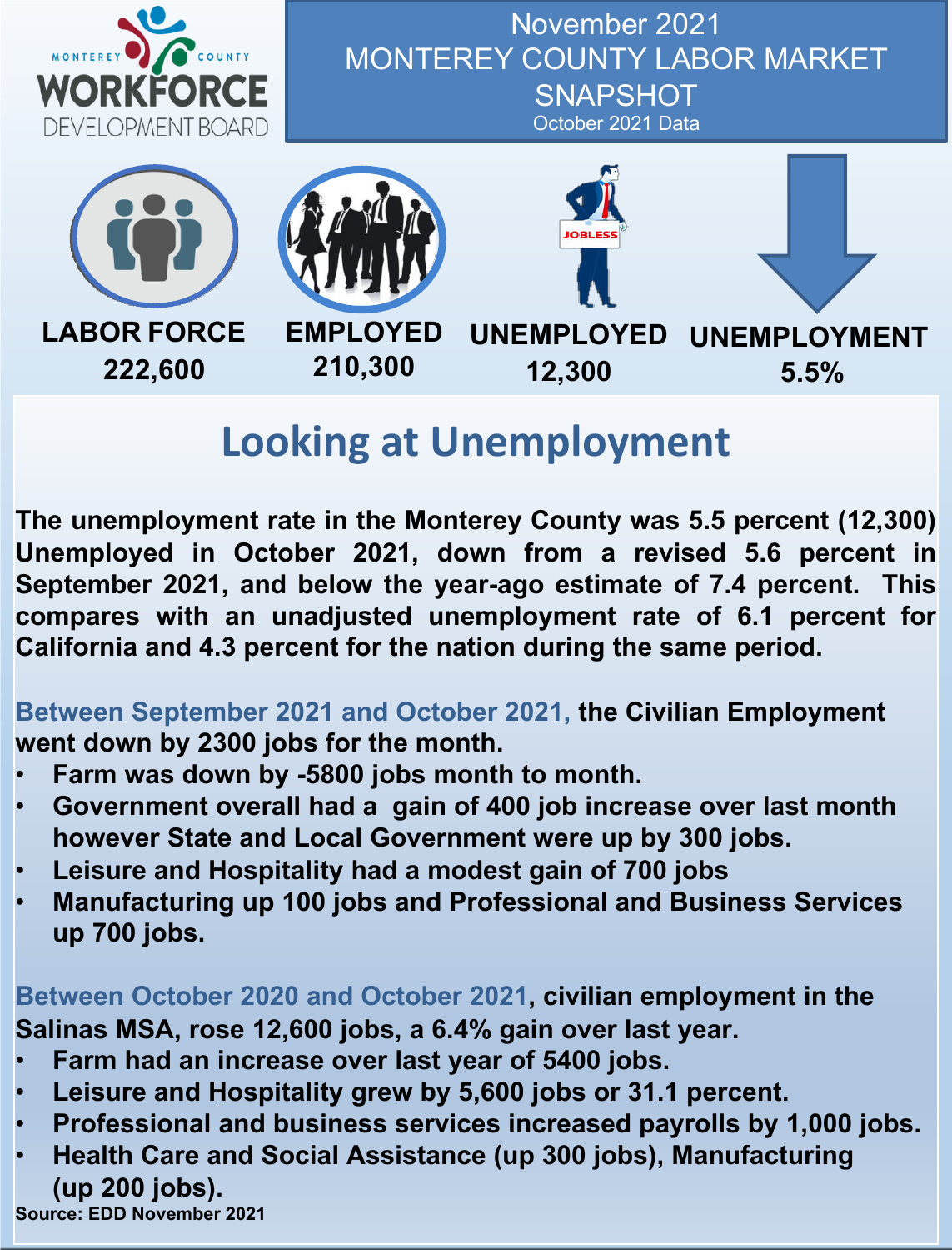

#### November 2021 MONTEREY COUNTY LABOR MARKET **SNAPSHOT** October 2021 Data

#### **Monterey County Unemployment Percent October 2021**

| 15.00%   |                                  |                                    |                          |                                     |       |
|----------|----------------------------------|------------------------------------|--------------------------|-------------------------------------|-------|
|          |                                  | $10.30\%$ <sup>11.50%</sup> 11.10% | 10.50%                   |                                     |       |
| 10.00%   | 8.10% 7.40% 7.00%                |                                    | 8.60%                    |                                     |       |
|          |                                  |                                    |                          | 7.20% 7.40% 6.90% 6.60% 5.70% 5.50% |       |
| 5.00%    |                                  |                                    |                          |                                     |       |
|          |                                  |                                    |                          |                                     |       |
| 0.00%    |                                  |                                    |                          |                                     |       |
|          |                                  |                                    | <b>Unemployment Rate</b> |                                     |       |
|          | 2020 September                   | 2020 October                       | 2020 November            | 2020 Dec                            |       |
|          | 2021 Jan                         | <b>2021 Feb</b>                    | 2021 Mar                 | 2021 Apr                            |       |
| 2021 May |                                  | 2021 Jun                           | 2021 Jul                 | 2021 Aug                            |       |
|          | 2021 Sep                         | 2021 Oct                           |                          |                                     |       |
|          |                                  |                                    |                          |                                     |       |
|          | <b>Census Designated Place</b>   | <b>Labor Force</b>                 | <b>Employed</b>          | <b>Unemployed</b>                   | Rate  |
|          | <b>Pajaro CDP</b>                | 1,900                              | 1,400                    | 500                                 | 26.1% |
|          | <b>Boronda CDP</b>               | 900                                | 700                      | 200                                 | 21.5% |
|          | <b>San Lucas CDP</b>             | 200                                | 200                      | $\bf{0}$                            | 11.3% |
|          | <b>Elkhorn CDP</b>               | 800                                | 700                      | 100                                 | 9.8%  |
|          | <b>Castroville CDP</b>           | 3,200                              | 2,900                    | 300                                 | 9.6%  |
|          | <b>Carmel Valley Village CDP</b> | 2,500                              | 2,300                    | 200                                 | 8.5%  |
|          | <b>Soledad city</b>              | 8,100                              | 7,400                    | 700                                 | 8.4%  |
|          | <b>Salinas city</b>              | 79,900                             | 74,800                   | 5,200                               | 6.5%  |
|          | <b>Del Monte Forest CDP</b>      | 1,700                              | 1,600                    | 100                                 | 5.9%  |
|          | <b>Prunedale CDP</b>             | 11,700                             | 11,000                   | 700                                 | 5.8%  |
|          | <b>Del Rey Oaks city</b>         | 900                                | 900                      | 100                                 | 5.7%  |
|          | <b>Las Lomas CDP</b>             | 1,800                              | 1,700                    | 100                                 | 4.9%  |
|          | <b>Marina city</b>               | 13,300                             | 12,700                   | 600                                 | 4.8%  |
|          | <b>Pacific Grove city</b>        | 8,400                              | 8,000                    | 400                                 | 4.4%  |
|          | <b>Greenfield city</b>           | 8,400                              | 8,000                    | 400                                 | 4.3%  |
|          | <b>Seaside city</b>              | 17,900                             | 17,100                   | 800                                 | 4.3%  |
|          | <b>Chualar CDP</b>               | 800                                | 700                      | $\bf{0}$                            | 4.2%  |
|          | <b>Monterey city</b>             | 15,800                             | 15,100                   | 700                                 | 4.2%  |
|          | <b>Aromas CDP (Monterey Co)</b>  | 1,600                              | 1,500                    | 100                                 | 3.8%  |
|          | <b>King City city</b>            | 6,800                              | 6,600                    | 200                                 | 3.3%  |
|          | <b>Gonzales city</b>             | 4,100                              | 4,000                    | 100                                 | 2.3%  |
|          | <b>Sand City city</b>            | 200                                | 200                      | $\boldsymbol{0}$                    | 2.1%  |
|          | <b>San Ardo CDP</b>              | 200                                | 200                      | $\bf{0}$                            | 1.9%  |
|          | <b>Carmel by the Sea city</b>    | 1,600                              | 1,600                    | $\bf{0}$                            | 0.1%  |
|          | <b>Source EDD 11/19/2021</b>     |                                    |                          |                                     |       |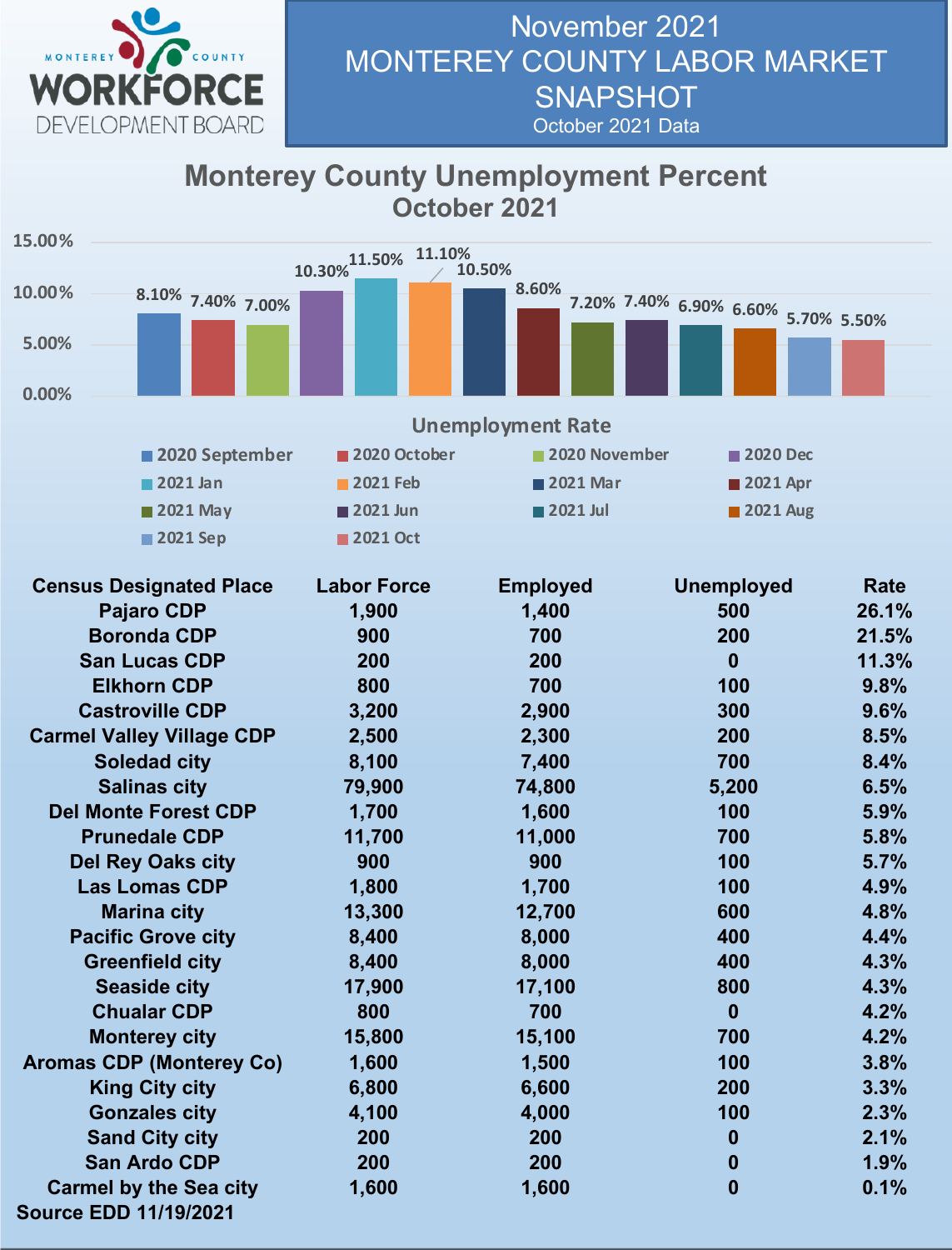

November 2021 MONTEREY COUNTY LABOR MARKET **SNAPSHOT** October 2021 Data







**Key Sector Gain Accommodations 3,400**



**Key Sector Gain Food Services and Drinking Places 2,200**

## **Major Sectors Employment Change**

|                                             | <b>October</b><br>2020 | <b>October</b><br>2021 | Change |
|---------------------------------------------|------------------------|------------------------|--------|
| <b>Total All Industries</b>                 | 193,100                | 206,400                | 13,300 |
| <b>Total Farm</b>                           | 60,600                 | 66,000                 | 5,400  |
| <b>Total Nonfarm</b>                        | 132,500                | 140,400                | 7,900  |
| <b>Construction</b>                         | 6,400                  | 6,800                  | 400    |
| <b>Manufacturing</b>                        | 4,900                  | 4,500                  | $-400$ |
| <b>Retail Trade</b>                         | 15,900                 | 15,500                 | $-400$ |
| <b>Information</b>                          | 700                    | 900                    | 200    |
| <b>Financial Activities</b>                 | 4,100                  | 4,200                  | 100    |
| <b>Professional &amp; Business Services</b> | 15,200                 | 16,200                 | 1,000  |
| <b>Health Care and Social Assistance</b>    | 18,100                 | 18,300                 | 200    |
| <b>Accommodations</b>                       | 5,100                  | 8,500                  | 3,400  |
| <b>Food Services and Drinking Places</b>    | 11,300                 | 13,500                 | 2,200  |
| <b>Government</b>                           | 33,200                 | 33,700                 | 500    |
| Source: EDD 9/20/2021                       |                        |                        |        |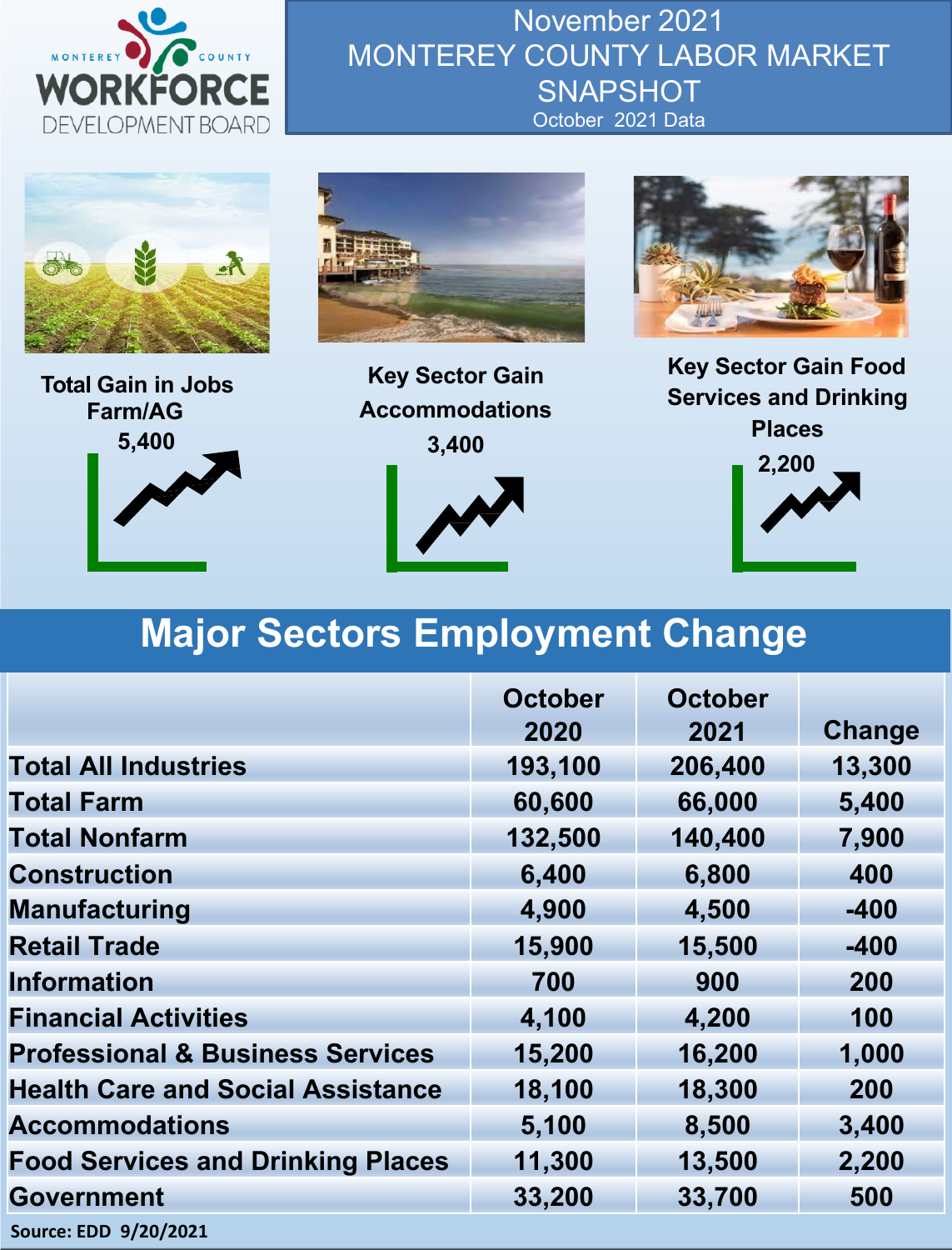

#### **MONTEREY COUNTY Job ADS By Employers Jobs EQ October 19, 2021 – November 8, 2021**

## **Total Job Ads**

| <b>Salinas Valley Memorial Healthcare</b>    |          |    |     |     |     | 228 |
|----------------------------------------------|----------|----|-----|-----|-----|-----|
| <b>AutoZone</b>                              |          |    |     | 141 |     |     |
| <b>Robert Half</b>                           |          |    |     | 129 |     |     |
| <b>California State University-Monterey</b>  |          |    | 109 |     |     |     |
| <b>Burger King</b>                           |          |    | 100 |     |     |     |
| <b>Hyatt</b>                                 |          |    | 96  |     |     |     |
| <b>California State University</b>           |          |    | 95  |     |     |     |
| <b>Pajaro Valley Unified School District</b> |          |    | 90  |     |     |     |
| <b>Cal State University (CSU) Monterey</b>   |          | 76 |     |     |     |     |
| <b>Procare Therapy</b>                       |          | 73 |     |     |     |     |
| <b>Express Employment Professionals</b>      |          | 70 |     |     |     |     |
| <b>NATIVIDAD</b>                             |          | 65 |     |     |     |     |
| <b>Ghai Management</b>                       |          | 64 |     |     |     |     |
| <b>Bloomingdale's</b>                        |          | 62 |     |     |     |     |
| <b>HomeDepot</b>                             |          | 60 |     |     |     |     |
| <b>Healthcare Services Group, Inc.</b>       |          | 60 |     |     |     |     |
| <b>California Correctional Health Care</b>   |          | 60 |     |     |     |     |
| <b>Monterey County Human Resources</b>       |          | 59 |     |     |     |     |
| <b>Coalinga Regional Medical Center</b>      |          | 51 |     |     |     |     |
| <b>The Cottages of Carmel</b>                |          | 49 |     |     |     |     |
| <b>SunBelt Staffing</b>                      |          | 49 |     |     |     |     |
| <b>Target</b>                                |          | 47 |     |     |     |     |
| <b>Joby Aviation</b>                         |          | 47 |     |     |     |     |
| <b>Salinas Union High School District</b>    |          | 45 |     |     |     |     |
| <b>H&amp;R BLOCK</b>                         |          | 45 |     |     |     |     |
| <b>Salinas City Elementary</b>               |          | 44 |     |     |     |     |
| <b>Pebble Beach</b>                          |          | 44 |     |     |     |     |
| <b>Department of the Army</b>                |          | 43 |     |     |     |     |
| <b>Deloitte</b>                              |          | 43 |     |     |     |     |
| <b>Macys</b>                                 |          | 40 |     |     |     |     |
| <b>CVS</b>                                   |          | 40 |     |     |     |     |
|                                              | $\bf{0}$ | 50 | 100 | 150 | 200 | 250 |
|                                              |          |    |     |     |     |     |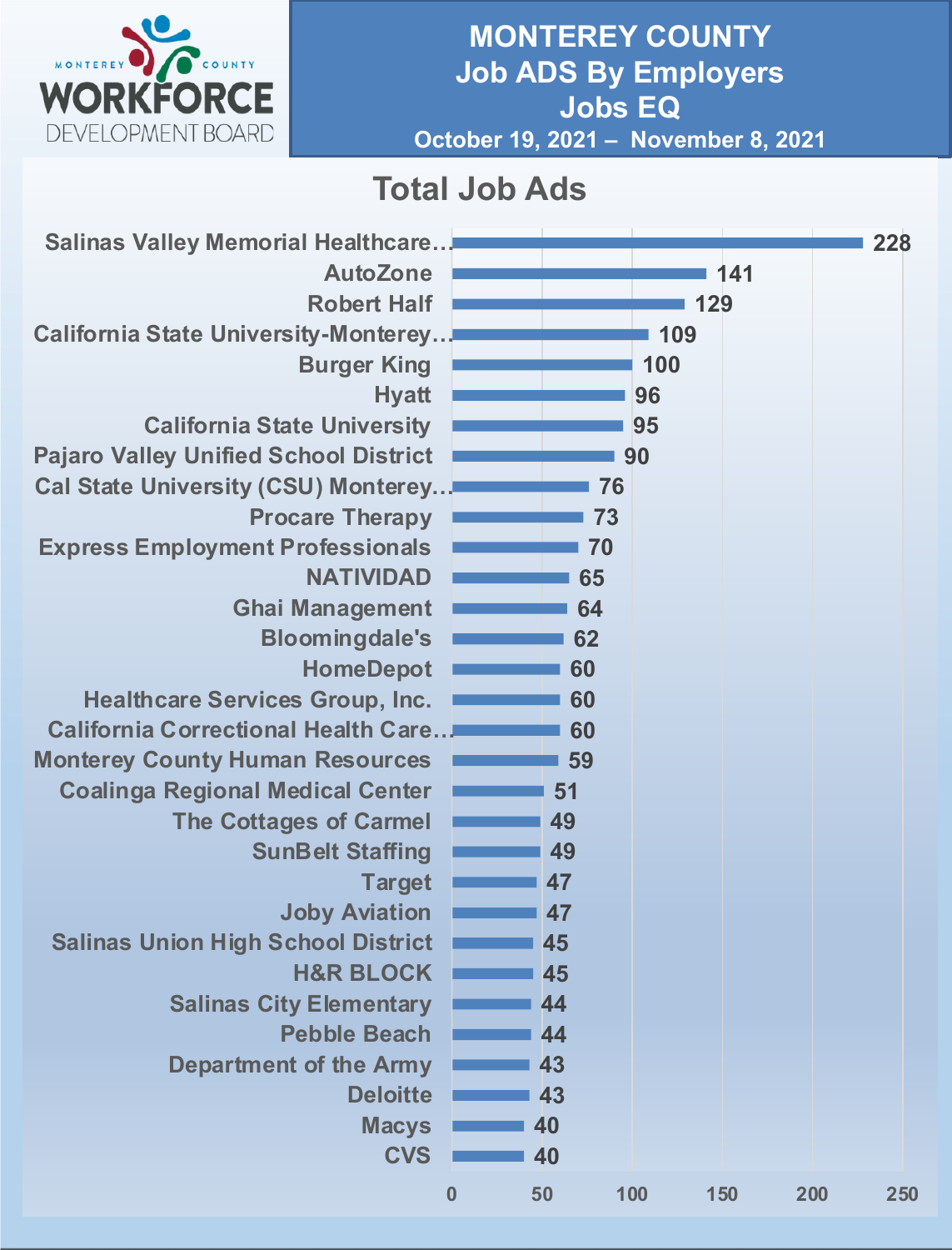

#### **MONTEREY COUNTY Job ADS By Occupations Jobs EQ October 19, 2021 – November 08, 2021**

## **Total Ads**

| <b>Retail Salespersons</b><br><b>Registered Nurses</b><br><b>First-Line Supervisors of Retail.</b><br><b>Stockers and Order Fillers</b><br><b>First-Line Supervisors of Food</b><br><b>Fast Food and Counter Workers</b><br>Secretaries and Administrative<br><b>Social and Human Service Assistants</b><br><b>Maintenance and Repair Workers,</b><br><b>Accountants and Auditors</b><br>Janitors and Cleaners, Except Maids<br><b>Speech-Language Pathologists</b><br><b>Customer Service Representatives</b><br><b>Medical and Health Services Managers</b><br><b>Medical Secretaries and</b><br><b>Cooks, Restaurant</b><br><b>Security Guards</b><br><b>Bookkeeping, Accounting, and</b><br><b>Maids and Housekeeping Cleaners</b><br><b>Computer User Support Specialists</b><br><b>Human Resources Specialists</b><br><b>Driver/Sales Workers</b><br><b>Heavy and Tractor-Trailer Truck</b><br>Sales Representatives of Services,<br><b>Food Service Managers</b><br><b>Cashiers</b><br><b>Hotel, Motel, and Resort Desk Clerks</b><br><b>Education Administrators,</b><br><b>Light Truck Drivers</b><br>Securities, Commodities, and<br><b>Nursing Assistants</b> |                     | 139<br>135<br>120<br>106<br>105<br>104<br>103<br>94<br>91<br>86<br>85<br>80<br>80<br>79<br>78<br>75<br>74<br>72<br>70<br>68<br>67<br>67<br>67 | 224<br>223<br>211<br>199<br>188 |     | 382<br>342 |     | 594 |     |
|--------------------------------------------------------------------------------------------------------------------------------------------------------------------------------------------------------------------------------------------------------------------------------------------------------------------------------------------------------------------------------------------------------------------------------------------------------------------------------------------------------------------------------------------------------------------------------------------------------------------------------------------------------------------------------------------------------------------------------------------------------------------------------------------------------------------------------------------------------------------------------------------------------------------------------------------------------------------------------------------------------------------------------------------------------------------------------------------------------------------------------------------------------------------------|---------------------|-----------------------------------------------------------------------------------------------------------------------------------------------|---------------------------------|-----|------------|-----|-----|-----|
| <b>Occupational Therapy Assistants</b>                                                                                                                                                                                                                                                                                                                                                                                                                                                                                                                                                                                                                                                                                                                                                                                                                                                                                                                                                                                                                                                                                                                                   |                     | 65                                                                                                                                            |                                 |     |            |     |     |     |
|                                                                                                                                                                                                                                                                                                                                                                                                                                                                                                                                                                                                                                                                                                                                                                                                                                                                                                                                                                                                                                                                                                                                                                          | $\mathsf{O}\xspace$ | 100                                                                                                                                           | 200                             | 300 | 400        | 500 | 600 | 700 |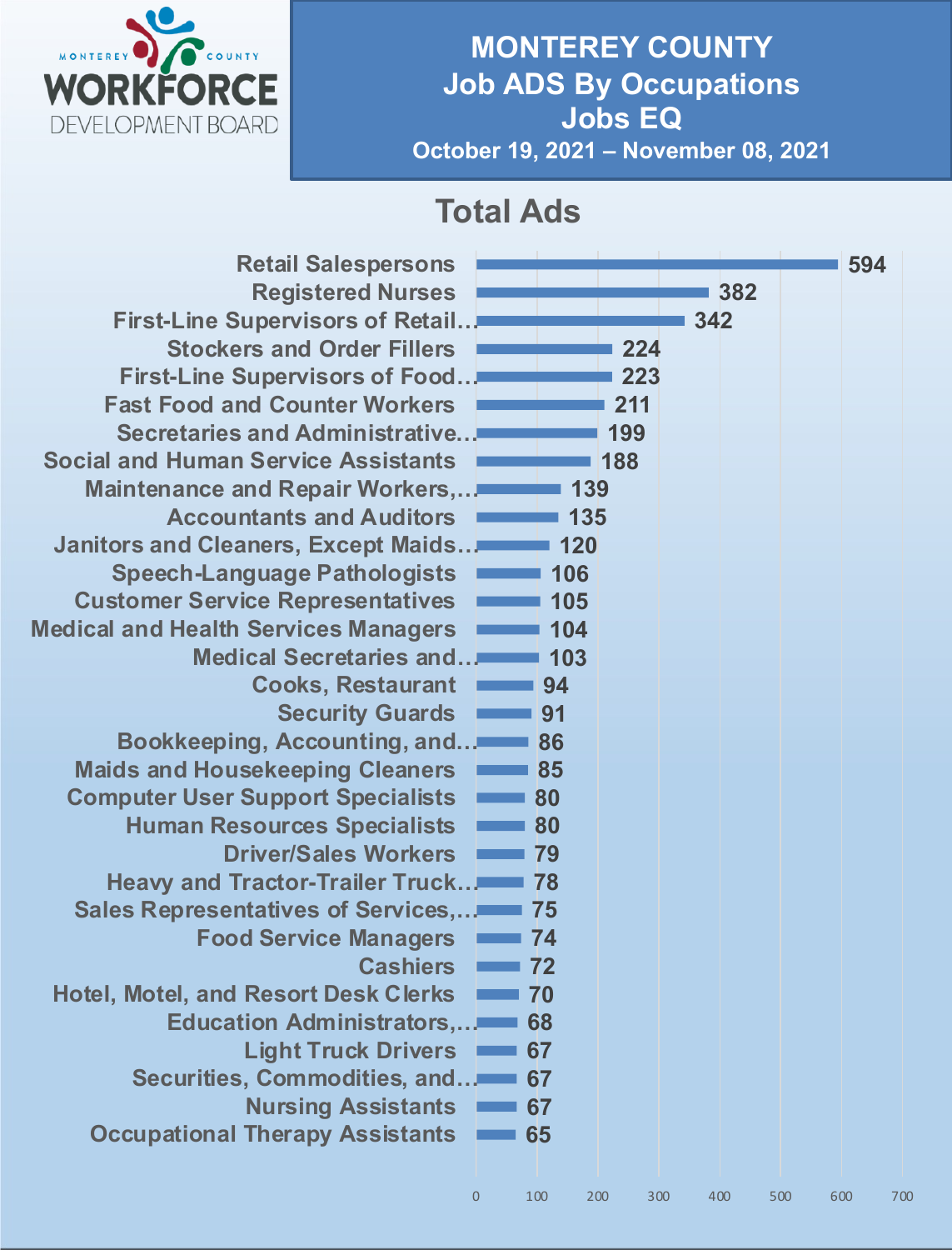

#### **MONTEREY COUNTY LABOR MARKET SNAPSHOT October 2021**

### **New study finds millions of workers are**

## **'functionally unemployed'**

**Officially, California has 1.4 million unemployed residents, but a new study that takes into account people who can't find jobs that pay above poverty level says the number of "functionally unemployed" is three times higher at 4.8 million.**

**The analysis by the Ludwig Institute for Shared Economic Prosperity, an organization focused on studying the economic well-being of middle and lowerincome Americans, found 25.7% of California workers are functionally unemployed, meaning they are seeking, but unable to find, full-time employment paying above the poverty level. That's compared to the state's 7.5% unemployment rate.**

**"Policy leaders, by these headlines and statistics, have been deluded into thinking things are better off than they are," said LISEP chairman Gene Ludwig, who served as U.S. Comptroller of the Currency under President Bill Clinton. The organization's new, more inclusive ana[lysis is](https://www.federalreserve.gov/newsevents/speech/powell20210210a.htm) part of a broader movement to revamp outdated methods of gauging poverty and unemployment. The chair of the Federal Reserve, Jerome H. Powell, wrote in February that "published unemployment rates during COVID have dramatically understated the deterioration in the labor market." And a report released earlier this year from United Ways of California, an antipoverty advocacy organization, used a real cost measure. For Ludwig, the prob[lem comes down to the government's current](https://www.bls.gov/cps/definitions.htm) definition of employed. The Federal Bureau of Labor Statistics defines a person as employed if that person works at least 1 hour during its 7-day survey period. "You were counted as employed, even if you were desperate to have a full-time job," Ludwig said. To capture a more detailed view of the functionally unemployed, LISEP researchers included anyone unemployed, those working part-time but seeking full-time employment and people making below \$20,000.**

Page 1